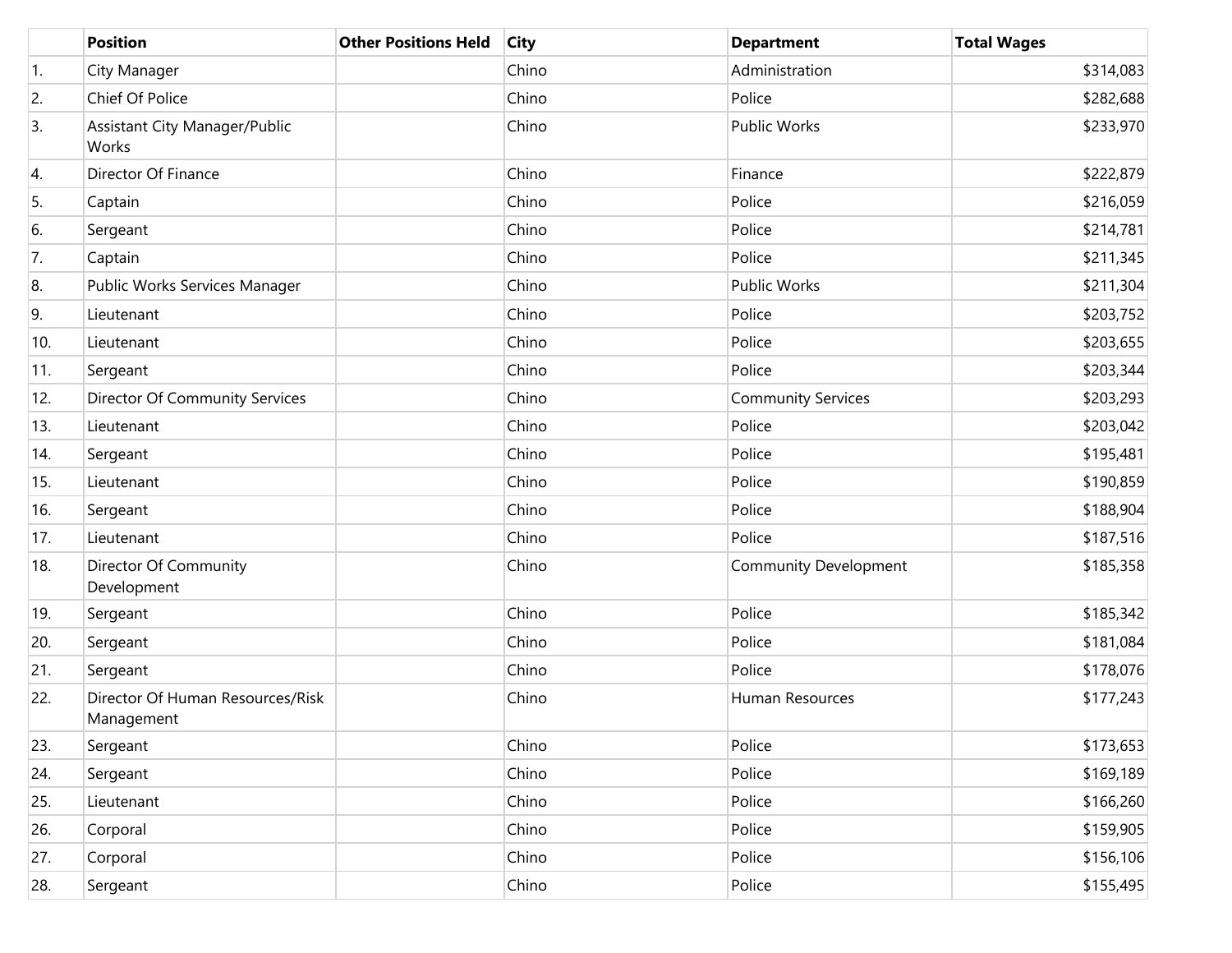| 29. | Corporal                                          | Chino | Police                       | \$154,438 |
|-----|---------------------------------------------------|-------|------------------------------|-----------|
| 30. | Corporal                                          | Chino | Police                       | \$152,367 |
| 31. | Corporal                                          | Chino | Police                       | \$152,278 |
| 32. | Police Officer                                    | Chino | Police                       | \$150,687 |
| 33. | <b>Building And Code Compliance</b><br>Manager    | Chino | <b>Community Development</b> | \$150,649 |
| 34. | Sergeant                                          | Chino | Police                       | \$148,757 |
| 35. | Sergeant                                          | Chino | Police                       | \$146,148 |
| 36. | Police Officer                                    | Chino | Police                       | \$145,007 |
| 37. | City Engineer                                     | Chino | Public Works                 | \$144,737 |
| 38. | Capital Projects Manager                          | Chino | Public Works                 | \$144,197 |
| 39. | Corporal                                          | Chino | Police                       | \$143,218 |
| 40. | Corporal                                          | Chino | Police                       | \$142,437 |
| 41. | Corporal                                          | Chino | Police                       | \$142,293 |
| 42. | <b>City Planner</b>                               | Chino | <b>Community Development</b> | \$141,110 |
| 43. | Police Officer                                    | Chino | Police                       | \$140,728 |
| 44. | Police Officer                                    | Chino | Police                       | \$140,448 |
| 45. | Sergeant                                          | Chino | Police                       | \$139,985 |
| 46. | Police Officer                                    | Chino | Police                       | \$138,510 |
| 47. | Police Officer                                    | Chino | Police                       | \$137,741 |
| 48. | Corporal                                          | Chino | Police                       | \$137,379 |
| 49. | Police Officer                                    | Chino | Police                       | \$136,434 |
| 50. | <b>Technical Services Manager</b>                 | Chino | Police                       | \$135,251 |
| 51. | Associate Engineer                                | Chino | Public Works                 | \$134,622 |
| 52. | <b>Assistant Public Works Services</b><br>Manager | Chino | Public Works                 | \$133,573 |
| 53. | Water And Environmental Manager                   | Chino | Public Works                 | \$133,509 |
| 54. | Police Officer                                    | Chino | Police                       | \$133,454 |
| 55. | Police Officer                                    | Chino | Police                       | \$132,753 |
| 56. | Police Officer                                    | Chino | Police                       | \$131,656 |
| 57. | Police Officer                                    | Chino | Police                       | \$131,513 |
| 58. | Corporal                                          | Chino | Police                       | \$130,626 |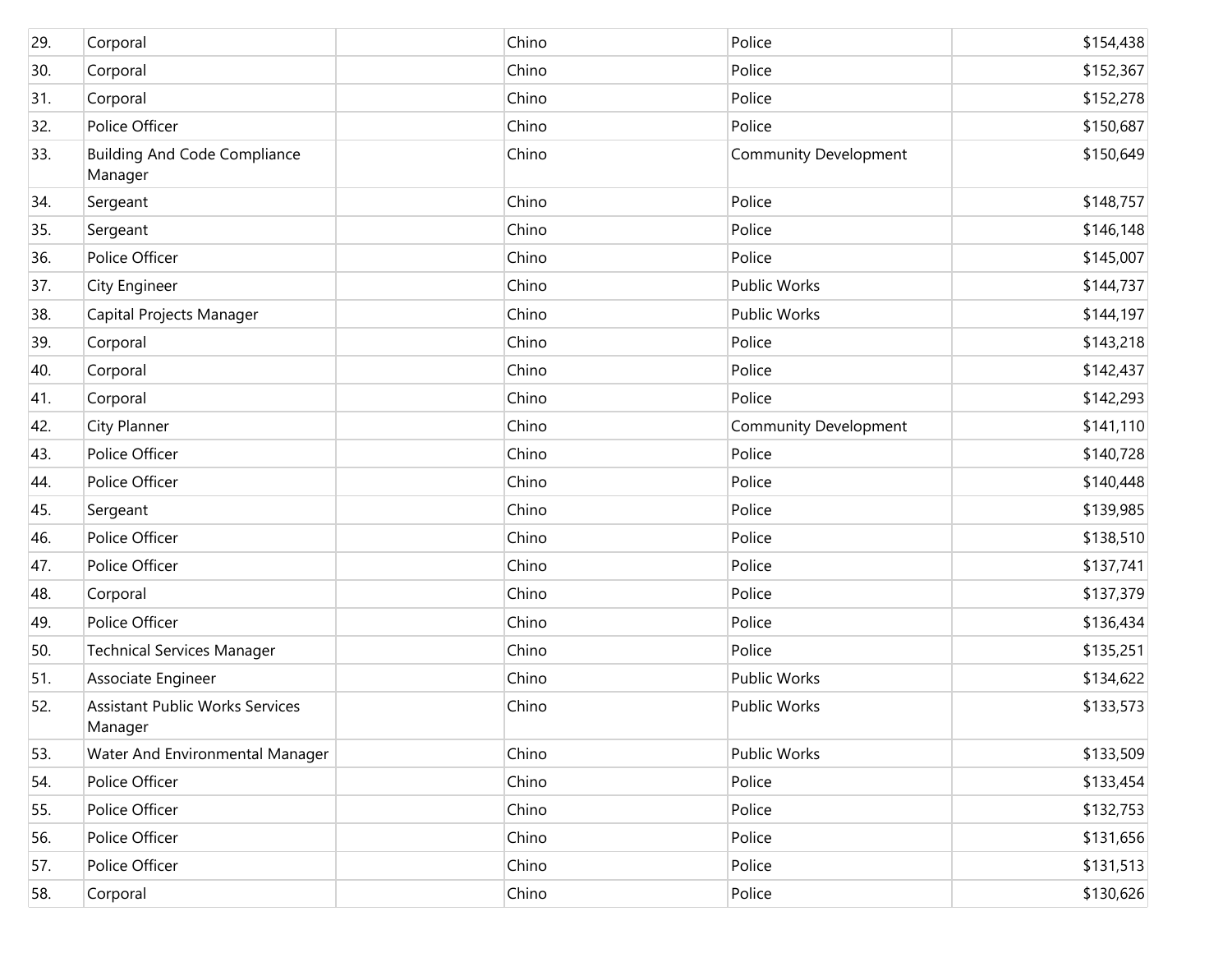| 59. | <b>Principal Planner</b>             | Chino | <b>Community Development</b> | \$130,117 |
|-----|--------------------------------------|-------|------------------------------|-----------|
| 60. | Police Officer                       | Chino | Police                       | \$129,025 |
| 61. | Police Officer                       | Chino | Police                       | \$128,635 |
| 62. | Police Officer                       | Chino | Police                       | \$128,603 |
| 63. | Police Officer                       | Chino | Police                       | \$128,585 |
| 64. | Police Officer                       | Chino | Police                       | \$127,875 |
| 65. | Public Works Inspector               | Chino | Public Works                 | \$127,073 |
| 66. | Police Officer                       | Chino | Police                       | \$126,702 |
| 67. | Police Officer                       | Chino | Police                       | \$126,546 |
| 68. | Police Officer                       | Chino | Police                       | \$125,483 |
| 69. | Corporal                             | Chino | Police                       | \$125,317 |
| 70. | Police Officer                       | Chino | Police                       | \$124,569 |
| 71. | Police Officer                       | Chino | Police                       | \$124,543 |
| 72. | <b>Supervising Plans Examiner</b>    | Chino | <b>Community Development</b> | \$123,652 |
| 73. | Permit And Inspection Supervisor     | Chino | Public Works                 | \$122,818 |
| 74. | Police Officer                       | Chino | Police                       | \$122,396 |
| 75. | Police Officer                       | Chino | Police                       | \$122,223 |
| 76. | Corporal                             | Chino | Police                       | \$121,880 |
| 77. | Information Technology Manager       | Chino | Human Resources              | \$121,609 |
| 78. | Assistant Water Utilities Supervisor | Chino | <b>Public Works</b>          | \$121,211 |
| 79. | <b>City Clerk</b>                    | Chino | Administration               | \$121,091 |
| 80. | Police Officer                       | Chino | Police                       | \$121,053 |
| 81. | Senior Planner                       | Chino | <b>Community Development</b> | \$121,025 |
| 82. | Police Officer                       | Chino | Police                       | \$120,392 |
| 83. | Economic Development Manager         | Chino | <b>Community Development</b> | \$120,122 |
| 84. | Corporal                             | Chino | Police                       | \$120,024 |
| 85. | Police Officer                       | Chino | Police                       | \$119,683 |
| 86. | <b>Facility Coordinator</b>          | Chino | Public Works                 | \$118,569 |
| 87. | Police Officer                       | Chino | Police                       | \$118,561 |
| 88. | <b>Facility Coordinator</b>          | Chino | Police                       | \$118,006 |
| 89. | Police Officer                       | Chino | Police                       | \$117,720 |
| 90. | Senior Human Resources Analyst       | Chino | Human Resources              | \$117,467 |